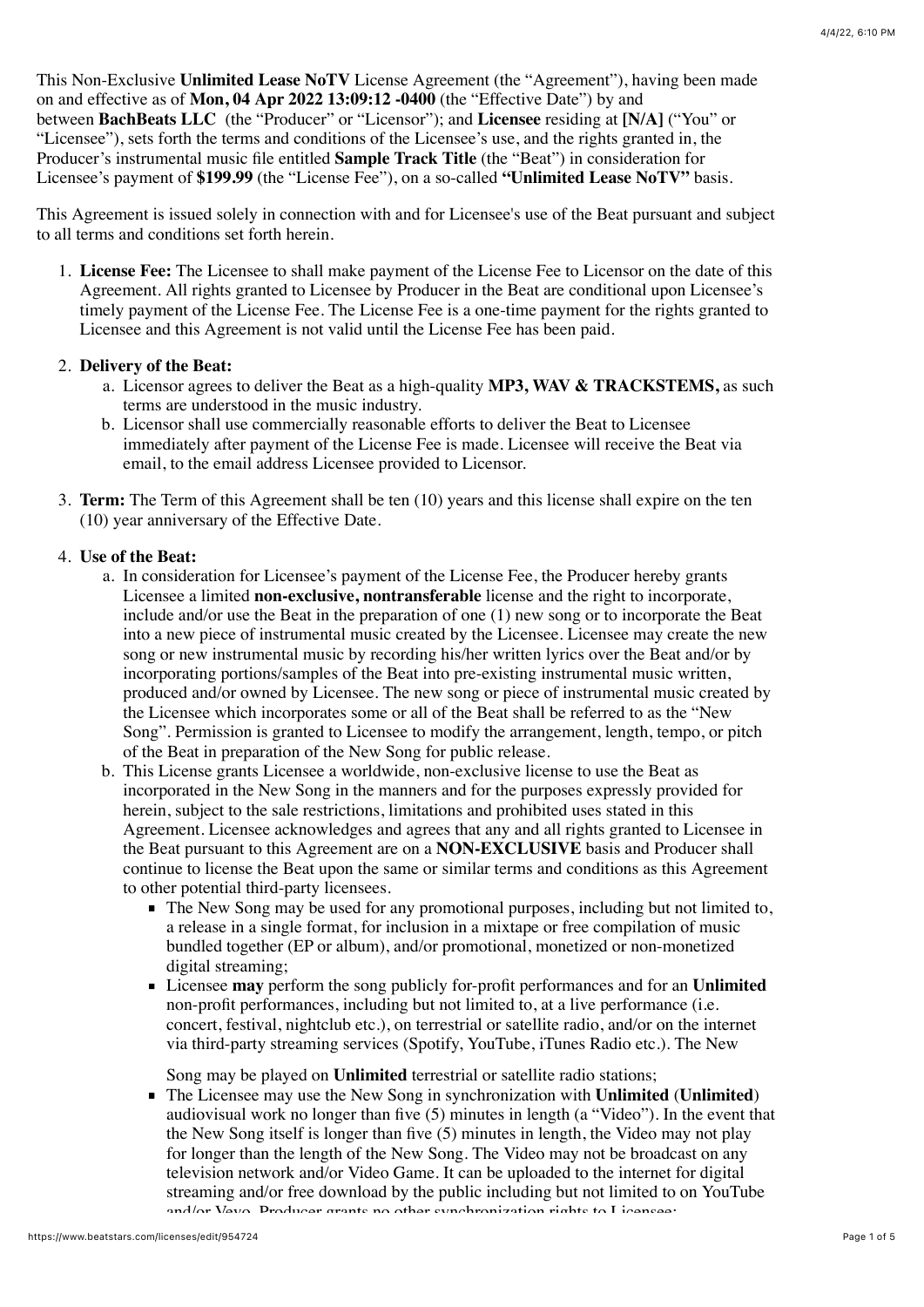and/or vevo. I roducer grants no other synchronization rights to Licensee,

- The Licensee may make the New Song available for sale in physical and/or digital form and sell **Unlimited** downloads/physical music products and are allowed **Unlimited** monetized audio streams, **Unlimited** monetized video streams, **Unlimited** nonmonetized video streams and are allowed **Unlimited** free downloads. The New Song may be available for sale as a single and/or included in a compilation of other songs bundled together by Licensee as an EP or a full-length Album. The New Song may be sold via digital retailers for permanent digital download in mp3 format and/or physical format, including compact disc and vinyl records. For clarity and avoidance of doubt, the Licensee does NOT have the right to sell the Beat in the form that it was delivered to Licensee. The Licensee must create a New Song (or instrumental as detailed above) for its rights under this provision to a vest. Any sale of the Beat in its original form by Licensee shall be a material breach of this Agreement and the Licensee shall be liable to the Licensor for damages as provided hereunder.
- c. Subject to the Licensee's compliance with the terms and conditions of this Agreement, Licensee shall not be required to account or pay to Producer any royalties, fees, or monies paid to or collected by the Licensee (expressly excluding mechanical royalties), or which would otherwise be payable to Producer in connection with the use/exploitation of the New Song as set forth in this Agreement.
- 5. **Restrictions on the Use of the Beat:** Licensee hereby agrees and acknowledges that it is expressly prohibited from taking any action(s) and from engaging in any use of the Beat or New Song in the manners, or for the purposes, set forth below:
	- a. The rights granted to Licensee are **NON-TRANSFERABLE** and that Licensee may not transfer or assign any of its rights hereunder to any third-party;
	- b. The Licensee shall not synchronize, or permit third parties to synchronize, the Beat or New Song with any audiovisual works EXCEPT as expressly provided for and pursuant to Paragraph 4(b)(iii) of this Agreement for use in one (1) Video. This restriction includes, but is not limited to, use of the Beat and/or New Song in television, commercials, film/movies, theatrical works, video games, and in any other form on the Internet which is not expressly permitted herein.
	- c. The Licensee shall not have the right to license or sublicense any use of the Beat or of the New Song, in whole or in part, for any so-called "samples".
	- d. Licensee shall not engage in any unlawful copying, streaming, duplicating, selling, lending, renting, hiring, broadcasting, uploading, or downloading to any database, servers, computers, peer to peer sharing, or other file-sharing services, posting on websites, or distribution of the Beat(instrumental version) in the form, or a substantially similar form, as delivered to Licensee. Licensee may send the Beat file to any individual musician, engineer, studio manager or other people who are working on the New Song.
	- e. As applicable to both the underlying composition in the Beat and to the master recording of the Beat: (i) The parties acknowledge and agree that the New Song is a "derivative work", as that term is used in the United States Copyright Act; (ii) As applicable to the Beat and/or the New Song, there is no intention by the parties to create a joint work; and (iii) There is no

intention by the Licensor to grant any rights in and/or to any other derivative works that may have been created by other third-party licensees.

## 6. **Ownership:**

a. The Producer is and shall remain the sole owner and holder of all rights, title, and interest in the Beat, including all copyrights to and in the sound recording and the underlying musical compositions written and composed by Producer. Nothing contained herein shall constitute an assignment by Producer to Licensee of any of the foregoing rights. Licensee may not, under any circumstances, register or attempt to register the New Song and/or the Beat with the U.S. Copyright Office. The aforementioned right to register the New Song and/or the Beat shall be strictly limited to Producer. Licensee will, upon request, execute, acknowledge and deliver to Producer such additional documents as Producer may deem necessary to evidence and effectuate Producer's rights hereunder, and Licensee hereby grants to Producer the right as attorney-in-fact to execute, acknowledge, deliver and record in the U.S. Copyright Office or elsewhere any and all such documents if Licensee shall fail to execute same within five (5)

days after so requested by Producer.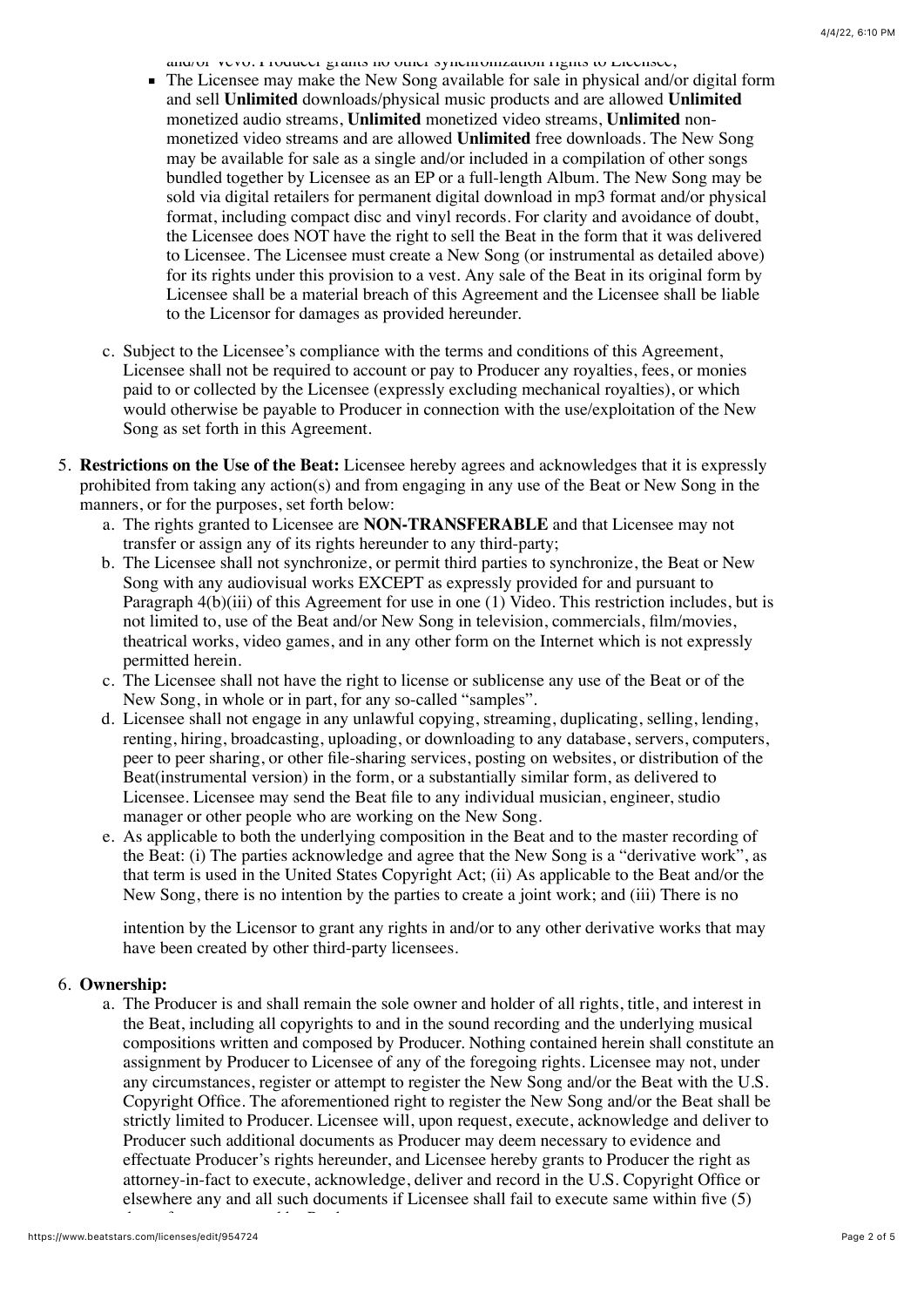days after so requested by Producer.

- b. For the avoidance of doubt, you do not own the master or the sound recording rights in the New Song. You have been licensed the right to use the Beat in the New Song and to commercially exploit the New Song based on the terms and conditions of this Agreement.
	- Notwithstanding the above, you do own the lyrics or other original musical components of the New Song that were written or composed solely by you.
- 7. **Mechanical License:** If any selection or musical composition, or any portion thereof, recorded in the New Song hereunder is written or composed by Producer, in whole or in part, alone or in collaboration with others, or is owned or controlled, in whole or in part, directly or indirectly, by Producer or any person, firm, or corporation in which Producer has a direct or indirect interest, then such selection and/or musical composition shall be hereinafter referred to as a "Controlled Composition". Producer hereby agrees to issue or cause to be issued, as applicable, to Licensee, mechanical licenses in respect of each Controlled Composition, which are embodied on the New Song. For that license, on the United States and Canada sales, Licensee will pay mechanical royalties at one hundred percent (100%) of the minimum statutory rate, subject to no cap of that rate for albums and/or EPs. For license outside the United States and Canada, the mechanical royalty rate will be the rate prevailing on an industry-wide basis in the country concerned on the date that this agreement has been entered into.
- 8. **Credit:** Licensee shall have the right to use and permit others to use Producer's approved name, approved likeness, and other approved identification and approved biographical material concerning the Producer solely for purposes of trade and otherwise without restriction solely in connection with the New Song recorded hereunder. Licensee shall use best efforts to have Producer credited as a "producer" and shall give Producer appropriate production and songwriting credit on all compact discs, record, music video, and digital labels or any other record configuration manufactured which is now known or created in the future that embodies the New Song created hereunder and on all cover liner notes, any records containing the New Song and on the front and/or back cover of any album listing the New Song and other musician credits. The licensee shall use its best efforts to ensure that Producer is properly credited and Licensee shall check all proofs for the accuracy of credits, and shall use its best efforts to cure any mistakes regarding Producer's credit. In the event of any failure by Licensee to issue the credit to Producer, Licensee must use reasonable efforts to correct any such failure immediately and on a prospective basis. Such credit shall be in the substantial form: "**Produced by BachBeats LLC** ".
- 9. **Breach by Licensee:**
	- a. The licensee shall have five (5) business days from its receipt of written notice by Producer and/or Producer's authorized representative to cure any alleged breach of this Agreement by Licensee. Licensee's failure to cure the alleged breach within five (5) business days shall result in Licensee's default of its obligations, its breach of this Agreement, and at Producer's sole discretion, the termination of Licensee's rights hereunder.
	- b. If Licensee engages in the commercial exploitation and/or sale of the Beat or New Song outside of the manner and amount expressly provided for in this Agreement, Licensee shall be liable to Producer for monetary damages in an amount equal to any and all monies paid, collected by, or received by Licensee, or any third party on its behalf, in connection with such unauthorized commercial exploitation of the Beat and/or New Song.
	- c. Licensee recognizes and agrees that a breach or threatened breach of this Agreement by Licensee give rise to irreparable injury to Producer, which may not be adequately compensated by damages. Accordingly, in the event of a breach or threatened breach by the Licensee of the provisions of this Agreement, Producer may seek and shall be entitled to a temporary restraining order and a preliminary injunction restraining the Licensee from violating the provisions of this Agreement. Nothing herein shall prohibit Producer from pursuing any other available legal or equitable remedy from such breach or threatened breach, including but not limited to the recovery of damages from the Licensee. The Licensee shall be responsible for all costs, expenses or damages that Producer incurs as a result of any violation by the Licensee of any provision of this Agreement. Licensee' obligation shall include court costs, litigation expenses, and reasonable attorneys' fees.
- 10. **Warranties, Representations, and Indemnification:**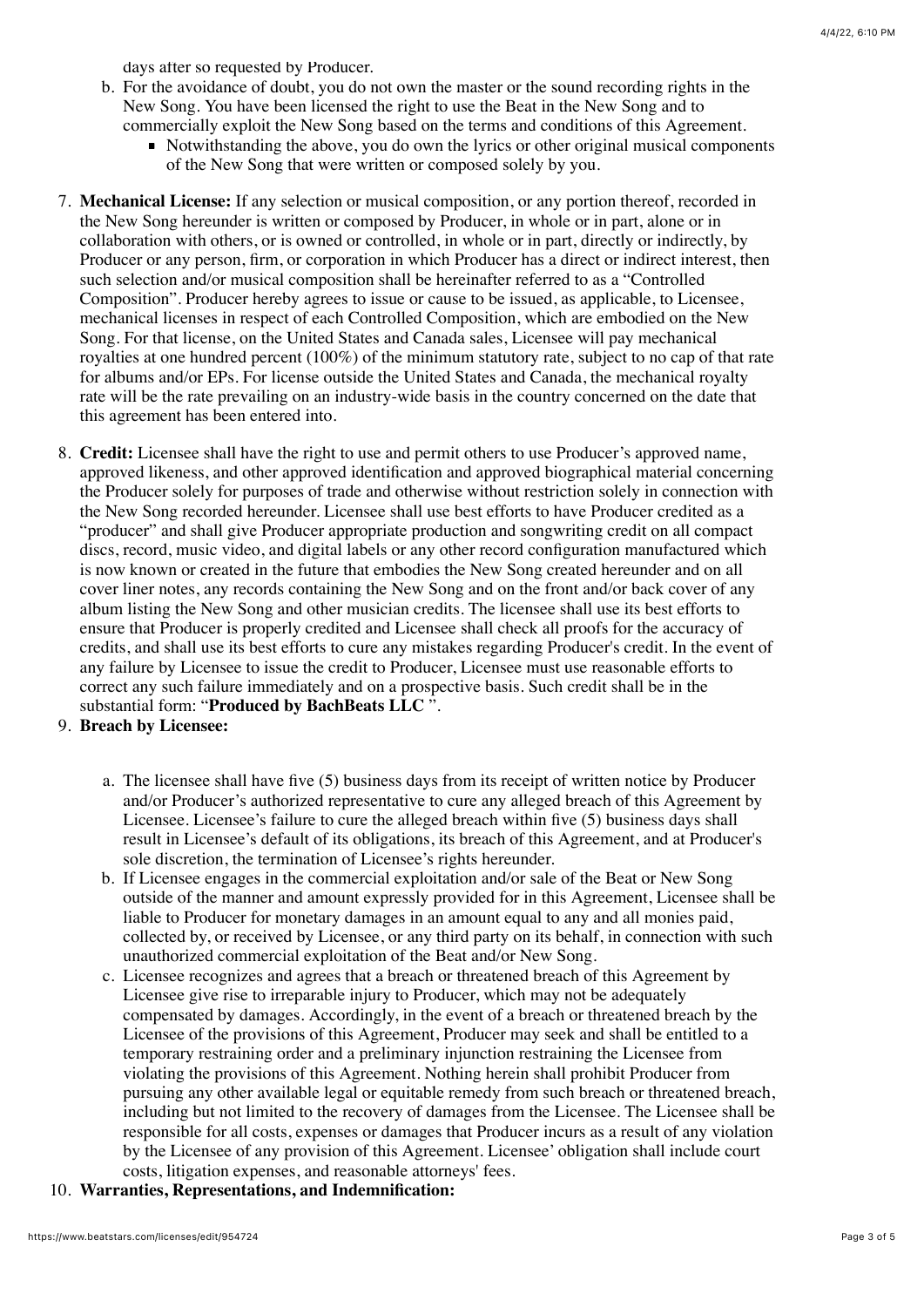- a. Licensee hereby agrees that Licensor has not made any guarantees or promises that the Beat fits the particular creative use or musical purpose intended or desired by the Licensee. The Beat, its sound recording, and the underlying musical composition embodied therein are licensed to the Licensee "as is" without warranties of any kind or fitness for a particular purpose.
- b. No 3rd party samples that would require clearance were used.
- c. Parties hereto shall indemnify and hold each other harmless from any and all third party claims, liabilities, costs, losses, damages or expenses as are actually incurred by the nondefaulting party and shall hold the non-defaulting party, free, safe, and harmless against and from any and all claims, suits, demands, costs, liabilities, loss, damages, judgments, recoveries, costs, and expenses; (including, without limitation, reasonable attorneys' fees), which may be made or brought, paid, or incurred by reason of any breach or claim of breach of the warranties and representations hereunder by the defaulting party, their agents, heirs, successors, assigns and employees, which have been reduced to final judgment; provided that prior to final judgment, arising out of any breach of any representations or warranties of the defaulting party contained in this agreement or any failure by defaulting party to perform any obligations on its part to be performed hereunder the non-defaulting party has given the defaulting party prompt written notice of all claims and the right to participate in the defense with counsel of its choice at its sole expense. In no event shall Artist be entitled to seek injunctive or any other equitable relief for any breach or non-compliance with any provision of this agreement.
- 11. **Miscellaneous:** This Agreement constitutes the entire understanding of the parties and is intended as a final expression of their agreement and cannot be altered, modified, amended or waived, in whole or in part, except by written instrument (email being sufficient) signed by both parties hereto. This agreement supersedes all prior agreements between the parties, whether oral or written. Should any provision of this agreement be held to be void, invalid or inoperative, such decision shall not affect any other provision hereof, and the remainder of this agreement shall be effective as though such void, invalid or inoperative provision had not been contained herein. No failure by Licensor

hereto to perform any of its obligations hereunder shall be deemed a material breach of this agreement until the Licensee gives Licensor written notice of its failure to perform, and such failure has not been corrected within thirty (30) days from and after the service of such notice, or, if such breach is not reasonably capable of being cured within such thirty (30) day period, Licensor does not commence to cure such breach within said time period, and proceed with reasonable diligence to complete the curing of such breach thereafter. This agreement shall be governed by and interpreted in accordance with the laws of the **Arizona US** applicable to agreements entered into and wholly performed in said State, without regard to any conflict of laws principles. You hereby agree that the exclusive jurisdiction and venue for any action, suit or proceeding based upon any matter, claim or controversy arising hereunder or relating hereto shall be in the state or federal courts located in the **Arizona US**. You shall not be entitled to any monies in connection with the Master(s) other than as specifically set forth herein. All notices pursuant to this agreement shall be in writing and shall be given by registered or certified mail, return receipt requested (prepaid) at the respective addresses hereinabove set forth or such other address or addresses as may be designated by either party. Such notices shall be deemed given when received. Any notice mailed will be deemed to have been received five (5) business days after it is mailed; any notice dispatched by expedited delivery service will be deemed to be received two (2) business days after it is dispatched. YOU ACKNOWLEDGE AND AGREE THAT YOU HAVE READ THIS AGREEMENT AND HAVE BEEN ADVISED BY US OF THE SIGNIFICANT IMPORTANCE OF RETAINING AN INDEPENDENT ATTORNEY OF YOUR CHOICE TO REVIEW THIS AGREEMENT ON YOUR BEHALF. YOU ACKNOWLEDGE AND AGREE THAT YOU HAVE HAD THE UNRESTRICTED OPPORTUNITY TO BE REPRESENTED BY AN INDEPENDENT ATTORNEY. IN THE EVENT OF YOUR FAILURE TO OBTAIN AN INDEPENDENT ATTORNEY OR WAIVER THEREOF, YOU HEREBY WARRANT AND REPRESENT THAT YOU WILL NOT ATTEMPT TO USE SUCH FAILURE AND/OR WAIVER as a basis to avoid any obligations under this agreement, or to invalidate this agreement or To render this agreement or any part thereof unenforceable. This agreement may be executed in counterparts, each of which shall be deemed an original, and said counterparts shall constitute one and the same instrument. In addition, a signed copy of this agreement transmitted by facsimile or scanned into an image file and transmitted via email shall, for all purposes, be treated as if it was delivered containing an original

manual signature of the party whose signature appears thereon and shall be binding upon such party